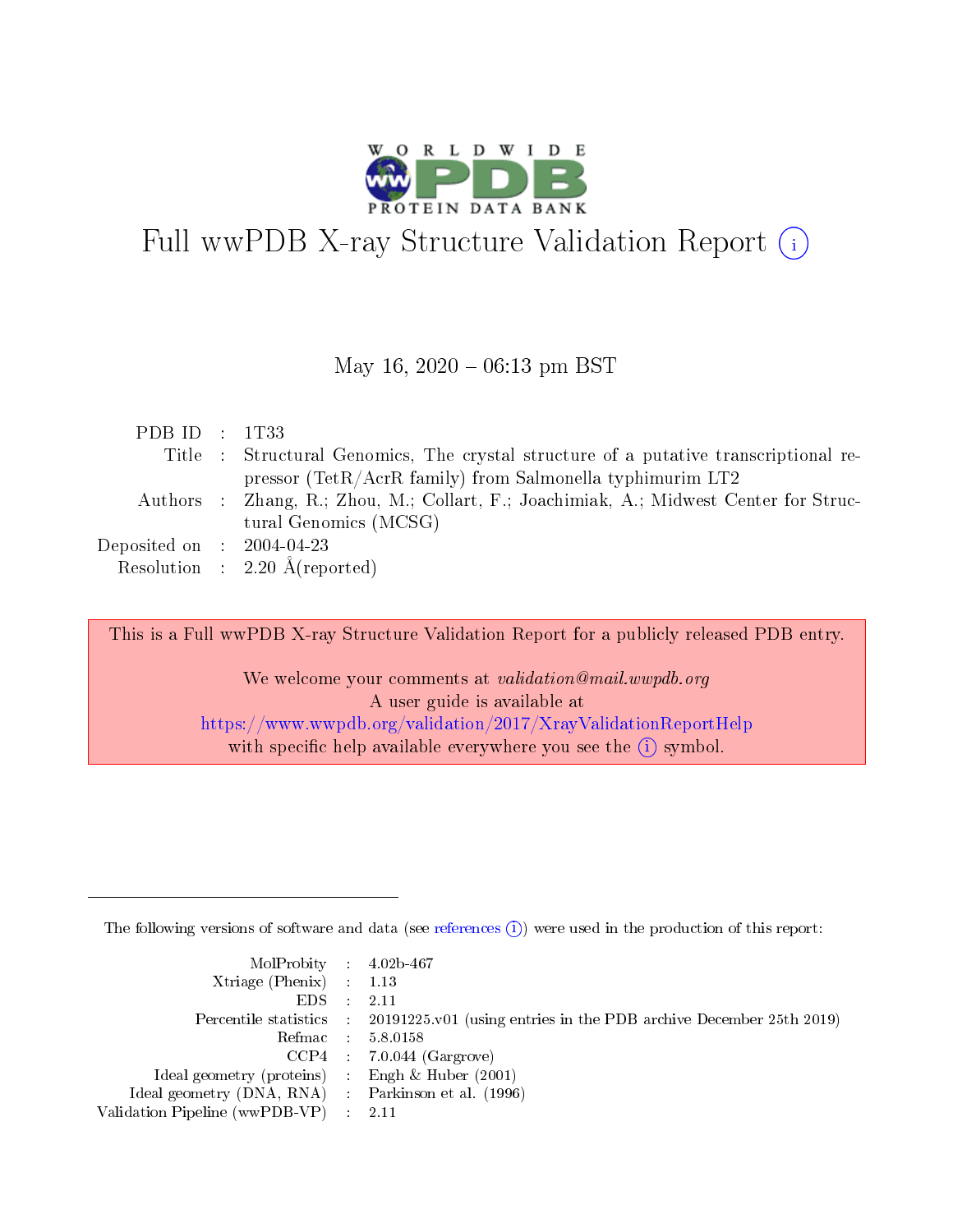# 1 [O](https://www.wwpdb.org/validation/2017/XrayValidationReportHelp#overall_quality)verall quality at a glance  $(i)$

The following experimental techniques were used to determine the structure: X-RAY DIFFRACTION

The reported resolution of this entry is 2.20 Å.

Percentile scores (ranging between 0-100) for global validation metrics of the entry are shown in the following graphic. The table shows the number of entries on which the scores are based.



| Metric                | Whole archive<br>$(\#\text{Entries})$ | <b>Similar resolution</b><br>$(\#\text{Entries},\,\text{resolution}\,\,\text{range}(\textup{\AA}))$ |
|-----------------------|---------------------------------------|-----------------------------------------------------------------------------------------------------|
| $R_{free}$            | 130704                                | $4898(2.20-2.20)$                                                                                   |
| Clashscore            | 141614                                | $5594(2.20-2.20)$                                                                                   |
| Ramachandran outliers | 138981                                | $5503(2.20-2.20)$                                                                                   |
| Sidechain outliers    | 138945                                | $5504(2.20-2.20)$                                                                                   |
| RSRZ outliers         | 127900                                | $4800(2.20-2.20)$                                                                                   |

The table below summarises the geometric issues observed across the polymeric chains and their fit to the electron density. The red, orange, yellow and green segments on the lower bar indicate the fraction of residues that contain outliers for  $>=3, 2, 1$  and 0 types of geometric quality criteria respectively. A grey segment represents the fraction of residues that are not modelled. The numeric value for each fraction is indicated below the corresponding segment, with a dot representing fractions  $\epsilon=5\%$  The upper red bar (where present) indicates the fraction of residues that have poor fit to the electron density. The numeric value is given above the bar.

| Mol | <b>Chain</b> | $\vert$ Length | Quality of chain |     |     |
|-----|--------------|----------------|------------------|-----|-----|
|     |              | 994            | 2%<br>67%        | 28% | . . |
|     |              | 994            | 2%<br>73%        | 21% |     |

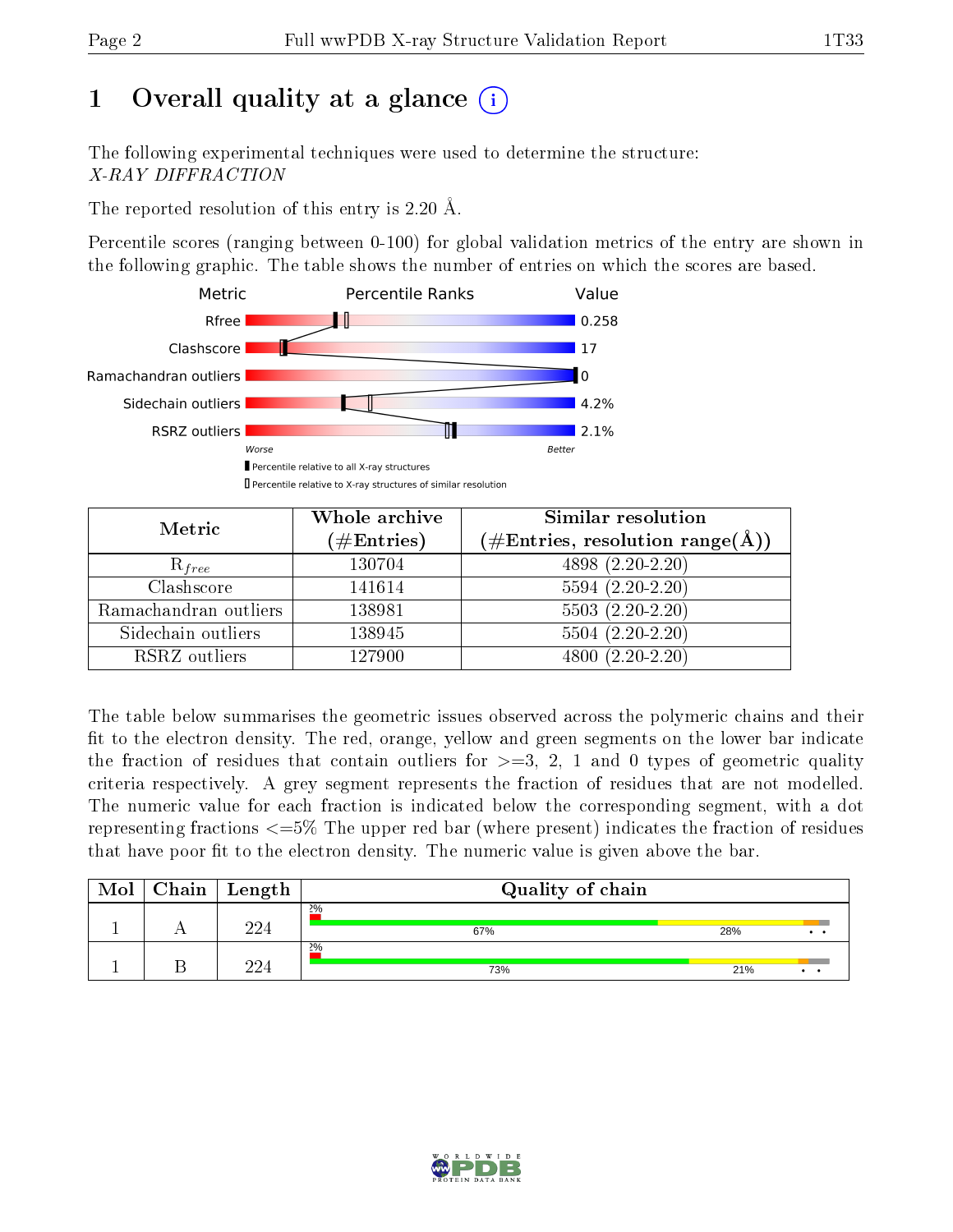# 2 Entry composition (i)

There are 2 unique types of molecules in this entry. The entry contains 3613 atoms, of which 0 are hydrogens and 0 are deuteriums.

In the tables below, the ZeroOcc column contains the number of atoms modelled with zero occupancy, the AltConf column contains the number of residues with at least one atom in alternate conformation and the Trace column contains the number of residues modelled with at most 2 atoms.

• Molecule 1 is a protein called putative transcriptional repressor (TetR/AcrR family).

| Mol | Chain   Residues | Atoms   |                     |  |  | $\text{ZeroOcc} \mid \text{AltConf} \mid \text{Trace}$ |  |  |
|-----|------------------|---------|---------------------|--|--|--------------------------------------------------------|--|--|
|     | 220              |         | Total C             |  |  |                                                        |  |  |
|     |                  |         | 1732 1103 297 324 8 |  |  |                                                        |  |  |
|     | 214              | Total C |                     |  |  |                                                        |  |  |
|     |                  | 1687    | 1075 290 315        |  |  |                                                        |  |  |

• Molecule 2 is water.

|  | Mol   Chain   Residues | Atoms               | ZeroOcc   AltConf |
|--|------------------------|---------------------|-------------------|
|  | 93                     | Total O<br>93<br>93 |                   |
|  | 101                    | Total<br>101<br>101 |                   |

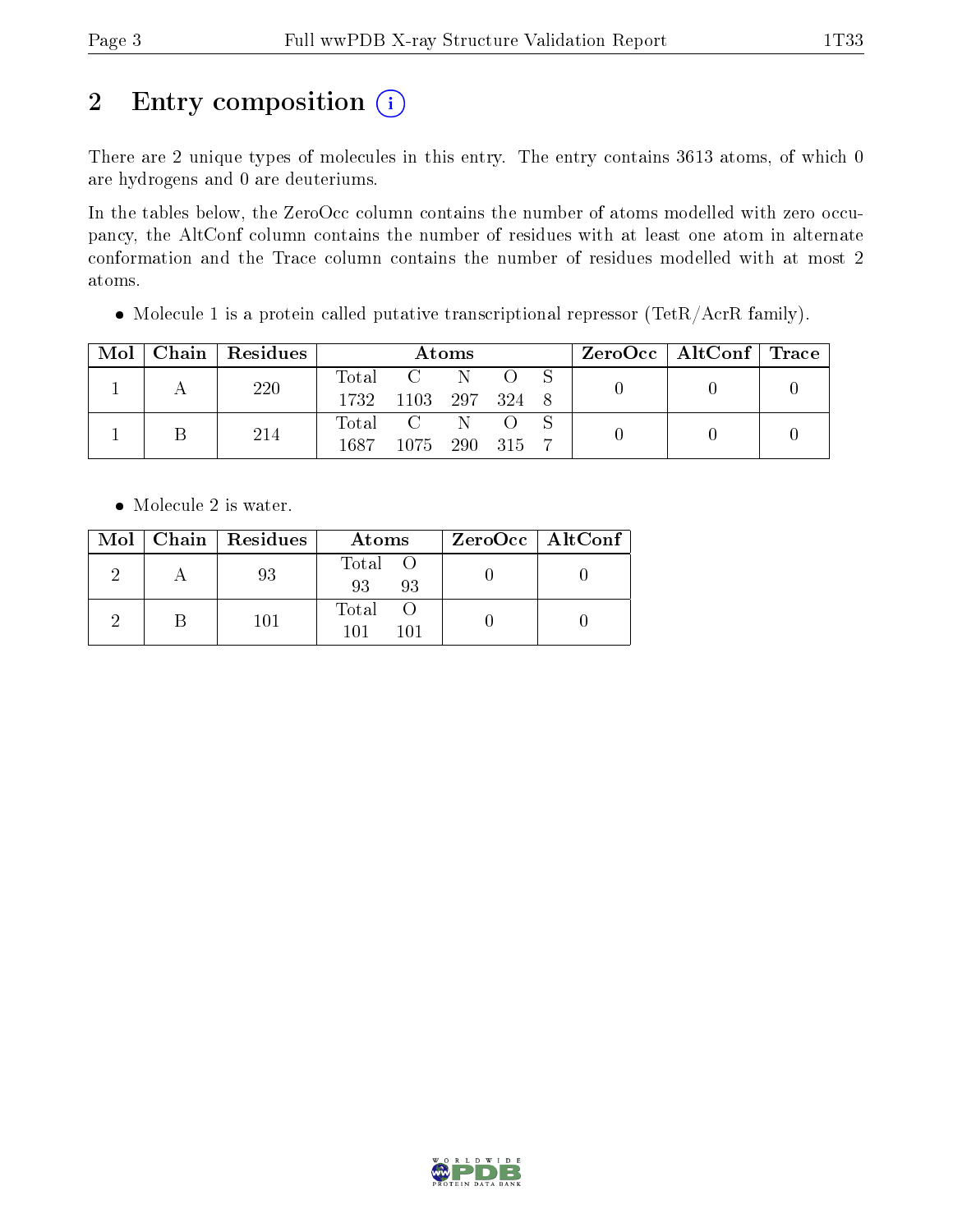# 3 Residue-property plots  $(i)$

These plots are drawn for all protein, RNA and DNA chains in the entry. The first graphic for a chain summarises the proportions of the various outlier classes displayed in the second graphic. The second graphic shows the sequence view annotated by issues in geometry and electron density. Residues are color-coded according to the number of geometric quality criteria for which they contain at least one outlier: green  $= 0$ , yellow  $= 1$ , orange  $= 2$  and red  $= 3$  or more. A red dot above a residue indicates a poor fit to the electron density (RSRZ  $> 2$ ). Stretches of 2 or more consecutive residues without any outlier are shown as a green connector. Residues present in the sample, but not in the model, are shown in grey.



• Molecule 1: putative transcriptional repressor (TetR/AcrR family)

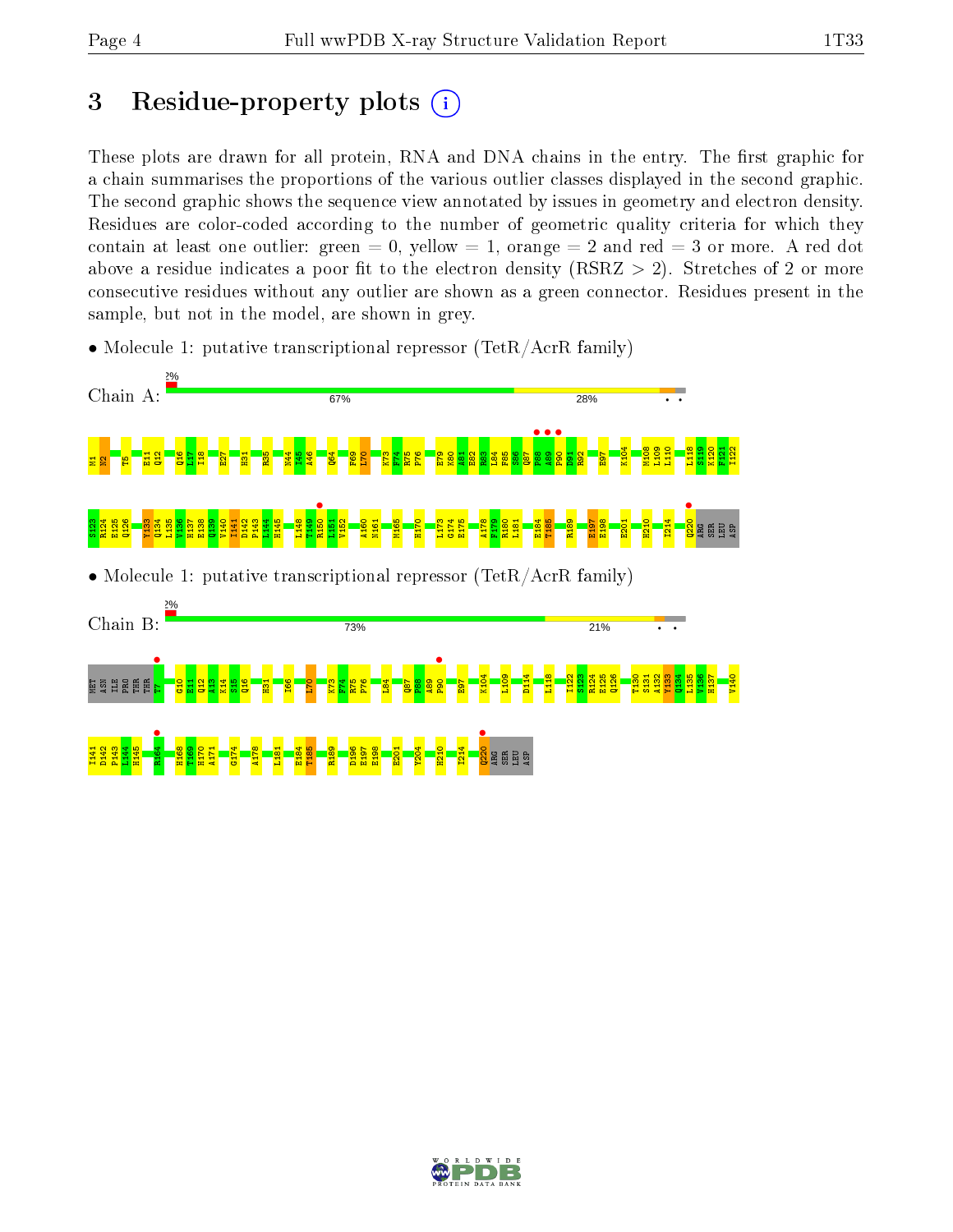# 4 Data and refinement statistics  $(i)$

| Property                                                         | Value                                                          | Source     |
|------------------------------------------------------------------|----------------------------------------------------------------|------------|
| Space group                                                      | C2221                                                          | Depositor  |
| Cell constants                                                   | $122.19\text{\AA}$<br>$110.63\text{\AA}$<br>$108.99\text{\AA}$ |            |
| a, b, c, $\alpha$ , $\beta$ , $\gamma$                           | $90.00^{\circ}$<br>$90.00^\circ$<br>$90.00^\circ$              | Depositor  |
| Resolution $(A)$                                                 | $29.63 - 2.20$                                                 | Depositor  |
|                                                                  | $29.63 - 2.20$                                                 | <b>EDS</b> |
| % Data completeness                                              | $93.8(29.63-2.20)$                                             | Depositor  |
| (in resolution range)                                            | $96.4(29.63-2.20)$                                             | <b>EDS</b> |
| $R_{merge}$                                                      | 0.08                                                           | Depositor  |
| $\mathrm{R}_{sym}$                                               | (Not available)                                                | Depositor  |
| $\langle I/\sigma(I) \rangle^{-1}$                               | 1.93 (at $2.20\text{\AA}$ )                                    | Xtriage    |
| Refinement program                                               | <b>CNS 1.1</b>                                                 | Depositor  |
|                                                                  | $0.205$ , $0.253$                                              | Depositor  |
| $R, R_{free}$                                                    | $0.210,$ ,<br>0.258                                            | DCC        |
| $R_{free}$ test set                                              | $3365$ reflections $(4.66\%)$                                  | wwPDB-VP   |
| Wilson B-factor $(A^2)$                                          | 26.1                                                           | Xtriage    |
| Anisotropy                                                       | 0.459                                                          | Xtriage    |
| Bulk solvent $k_{sol}(\text{e}/\text{A}^3), B_{sol}(\text{A}^2)$ | 0.35, 51.5                                                     | <b>EDS</b> |
| L-test for $\mathrm{twinning}^2$                                 | $< L >$ = 0.49, $< L2$ > = 0.32                                | Xtriage    |
| Estimated twinning fraction                                      | $\overline{\text{No}}$ twinning to report.                     | Xtriage    |
| $F_o, F_c$ correlation                                           | 0.94                                                           | <b>EDS</b> |
| Total number of atoms                                            | 3613                                                           | wwPDB-VP   |
| Average B, all atoms $(A^2)$                                     | 33.0                                                           | wwPDB-VP   |

Xtriage's analysis on translational NCS is as follows: The largest off-origin peak in the Patterson function is  $4.50\%$  of the height of the origin peak. No significant pseudotranslation is detected.

<sup>&</sup>lt;sup>2</sup>Theoretical values of  $\langle |L| \rangle$ ,  $\langle L^2 \rangle$  for acentric reflections are 0.5, 0.333 respectively for untwinned datasets, and 0.375, 0.2 for perfectly twinned datasets.



<span id="page-4-1"></span><span id="page-4-0"></span><sup>1</sup> Intensities estimated from amplitudes.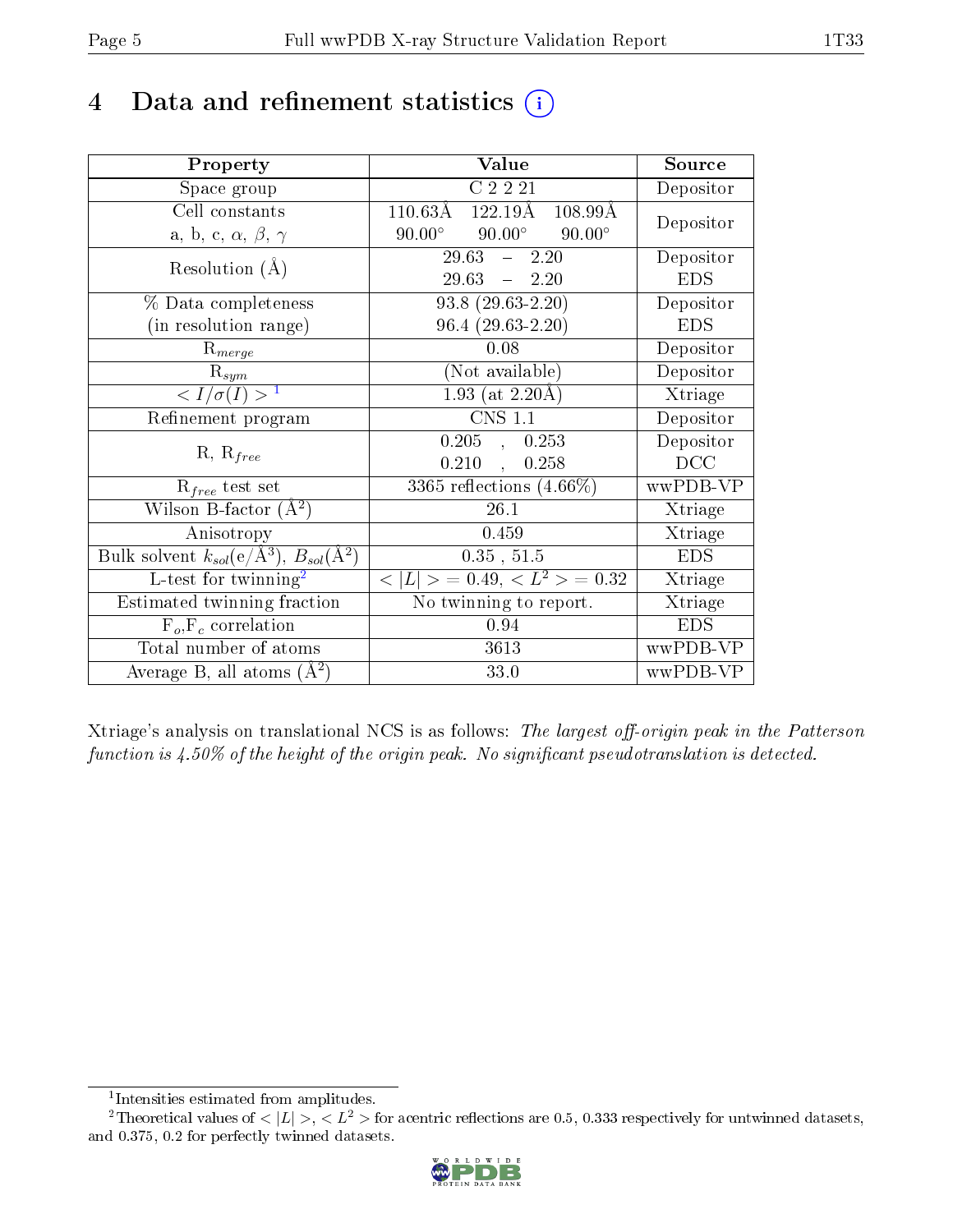# 5 Model quality  $(i)$

# 5.1 Standard geometry (i)

The Z score for a bond length (or angle) is the number of standard deviations the observed value is removed from the expected value. A bond length (or angle) with  $|Z| > 5$  is considered an outlier worth inspection. RMSZ is the root-mean-square of all Z scores of the bond lengths (or angles).

| Mol | Chain |      | Bond lengths | Bond angles |             |
|-----|-------|------|--------------|-------------|-------------|
|     |       | RMSZ | $\# Z  > 5$  | RMSZ        | $\ Z\  > 5$ |
|     |       | 0.38 | 0/1766       | 0.59        | 0/2398      |
|     | R     | 0.38 | 0/1720       | 0.58        | 0/2334      |
| ΔH  | ΑĦ    | 0.38 | 0/3486       | 0.58        | 4732        |

Chiral center outliers are detected by calculating the chiral volume of a chiral center and verifying if the center is modelled as a planar moiety or with the opposite hand.A planarity outlier is detected by checking planarity of atoms in a peptide group, atoms in a mainchain group or atoms of a sidechain that are expected to be planar.

| Mol | Chain   $\#\text{Chirality outliers}$   $\#\text{Planarity outliers}$ |  |
|-----|-----------------------------------------------------------------------|--|
|     |                                                                       |  |
|     |                                                                       |  |
|     |                                                                       |  |

There are no bond length outliers.

There are no bond angle outliers.

There are no chirality outliers.

All (2) planarity outliers are listed below:

| Mol | $\mid$ Chain | $\mathbf{Res}$ | Type | Group     |
|-----|--------------|----------------|------|-----------|
|     |              | 133            | TVR  | Sidechain |
|     |              | 133            |      | Sidechain |

### 5.2 Too-close contacts  $(i)$

In the following table, the Non-H and H(model) columns list the number of non-hydrogen atoms and hydrogen atoms in the chain respectively. The H(added) column lists the number of hydrogen atoms added and optimized by MolProbity. The Clashes column lists the number of clashes within the asymmetric unit, whereas Symm-Clashes lists symmetry related clashes.

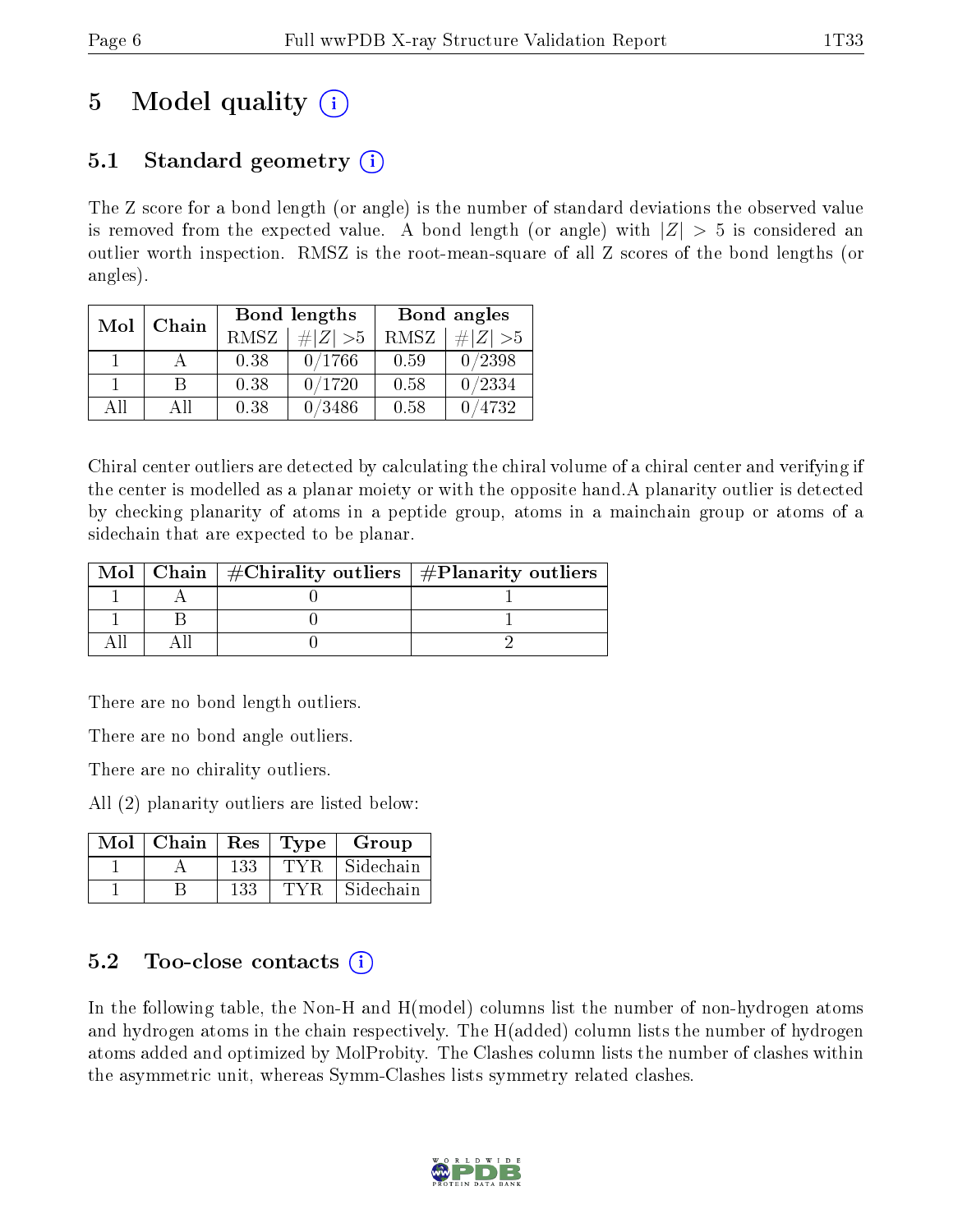|  |      |      | Mol   Chain   Non-H   H(model)   H(added)   Clashes   Symm-Clashes |
|--|------|------|--------------------------------------------------------------------|
|  | 1732 | 1738 |                                                                    |
|  | 1687 | 1688 |                                                                    |
|  | 93   |      |                                                                    |
|  | 101  |      |                                                                    |
|  | 3613 | 3426 |                                                                    |

The all-atom clashscore is defined as the number of clashes found per 1000 atoms (including hydrogen atoms). The all-atom clashscore for this structure is 17.

All (118) close contacts within the same asymmetric unit are listed below, sorted by their clash magnitude.

| Atom-1              | Atom-2                       | Interatomic    | Clash         |
|---------------------|------------------------------|----------------|---------------|
|                     |                              | distance $(A)$ | overlap $(A)$ |
| 1:B:130:THR:HG22    | 1:B:132:ALA:H                | 1.21           | 1.01          |
| 1: A: 137: HIS: HA  | 1:A:141:ILE:HG23             | 1.39           | 1.01          |
| 1:A:75:ARG:HH11     | 1:A:75:ARG:HB3               | 1.42           | 0.84          |
| 1:A:110:LEU:HD12    | 1:A:180:ARG:HG2              | 1.64           | 0.79          |
| 1:A:145:HIS:CD2     | 1:B:189:ARG:HE               | 2.02           | 0.76          |
| 1: A:210: HIS: NE2  | 1:B:168:HIS:HD2              | 1.83           | 0.76          |
| 1: A:126: GLN: HG2  | 1:B:181:LEU:O                | 1.85           | 0.76          |
| 1:A:181:LEU:O       | $1:B:126:GLN:\overline{HG2}$ | 1.86           | 0.75          |
| 1:A:75:ARG:NH1      | 1:A:75:ARG:HB3               | 2.02           | 0.74          |
| 1: A:189:ARG:HE     | 1:B:145:HIS:CD2              | 2.04           | 0.74          |
| 1: A:1: MET: N      | 2:A:315:HOH:O                | 2.19           | 0.73          |
| 1:A:150:ARG:HH22    | 1:A:161:ASN:HD21             | 1.39           | 0.71          |
| 1:A:145:HIS:HEI     | 1: A:170:HIS:HD2             | 1.38           | 0.71          |
| 1: A:5:THR:HG21     | 1: A:11: GLU:N               | 2.07           | 0.69          |
| 1:A:152:VAL:HG12    | 1: A: 165:MET:CE             | 2.25           | 0.66          |
| 1:A:142:ASP:HB3     | 1:A:143:PRO:HD3              | 1.78           | 0.66          |
| 1:B:145:HIS:HE1     | 1:B:170:HIS:HD2              | 1.45           | 0.65          |
| 1:B:196:ASP:OD1     | 1:B:198:GLU:HG2              | 1.97           | 0.63          |
| 1:A:84:LEU:HD13     | 1:A:90:PRO:HB3               | 1.82           | 0.62          |
| 1: A:44: ASN:ND2    | 1:A:46:ALA:H                 | 1.97           | 0.61          |
| 1:B:75:ARG:HB3      | 1:B:76:PRO:HD3               | 1.83           | 0.61          |
| 1:B:133:TYR:OH      | 1:B:137:HIS:HD2              | 1.84           | 0.60          |
| 1: A:126: GLN: HE21 | 1:B:184:GLU:N                | 1.99           | 0.60          |
| 1: A: 185: THR:H    | 1:B:126:GLN:NE2              | 2.00           | 0.60          |
| 1: A:145: HIS: HE1  | $1:A:170:\overline{HIS:CD2}$ | 2.20           | 0.60          |
| 1:A:75:ARG:HB3      | 1:A:76:PRO:HD3               | 1.82           | 0.59          |
| 1:A:181:LEU:HD13    | 1:B:181:LEU:HB3              | 1.85           | 0.58          |
| 1: A: 185: THR:H    | 1:B:126:GLN:HE22             | 1.53           | 0.57          |
| 1:B:73:LYS:HD2      | 1:B:109:LEU:HD11             | 1.87           | 0.57          |
| 1:A:87:GLN:HE21     | 1: A:90: PRO:HA              | 1.69           | 0.57          |

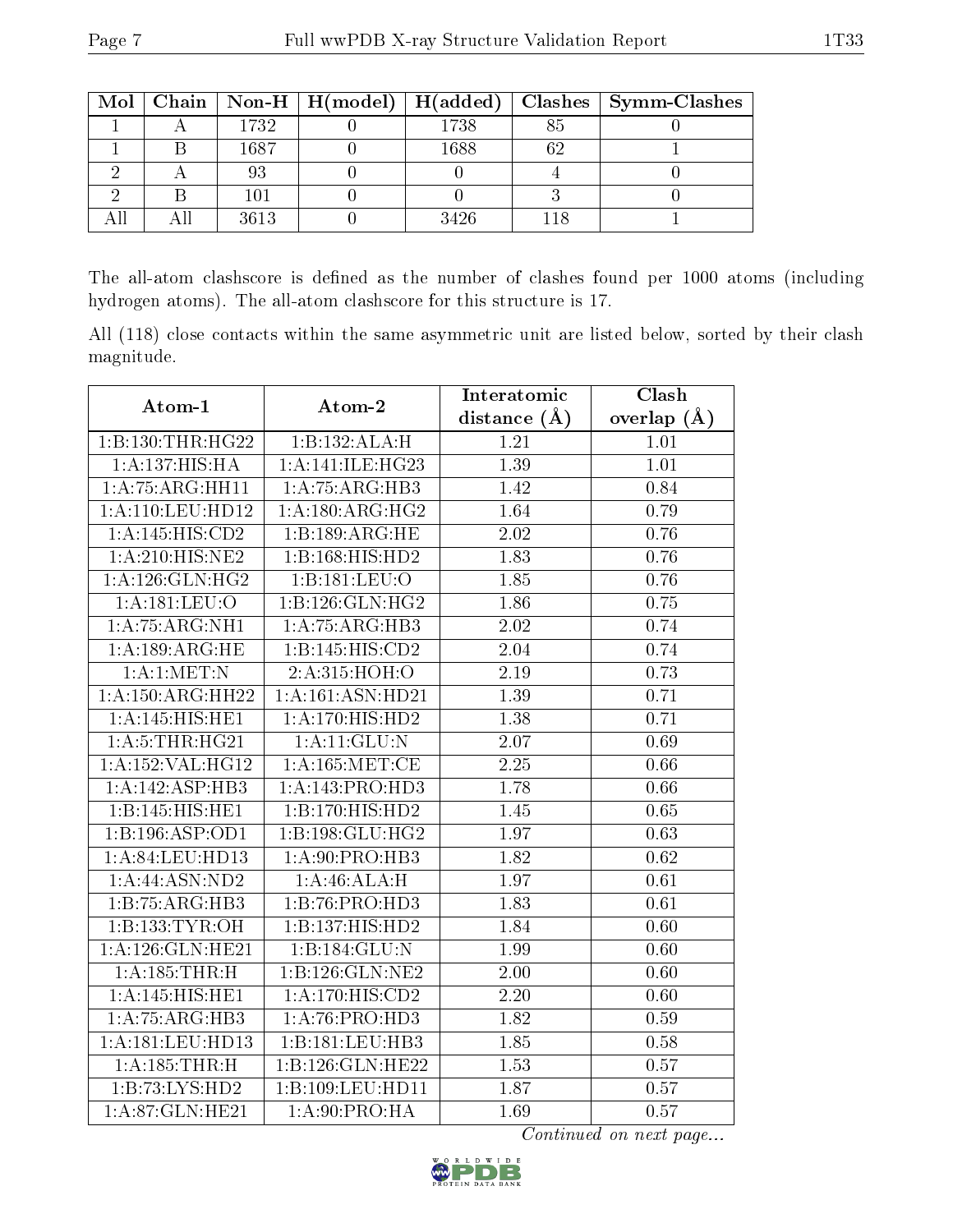| Continuata from previous page |                               | Interatomic       | Clash         |
|-------------------------------|-------------------------------|-------------------|---------------|
| Atom-1                        | Atom-2                        | distance $(A)$    | overlap $(A)$ |
| 1: A: 184: GLU:N              | 1:B:126:GLN:HE21              | 2.02              | 0.57          |
| 1: B: 114: ASP: HB2           | 2:B:422:HOH:O                 | 2.05              | 0.57          |
| 1: A:126: GLN: HE21           | 1:B:184:GLU:H                 | 1.52              | 0.56          |
| 1: A: 184: GLU: H             | 1:B:126:GLN:HE21              | 1.53              | 0.56          |
| $1: A: 135:$ LEU:C            | 1:A:135:LEU:HD23              | 2.26              | 0.56          |
| 1:A:145:HIS:CE1               | $1:A:170:HIS:H\overline{D2}$  | 2.23              | 0.55          |
| 1: A: 120: LYS: O             | 1:A:124:ARG:HG3               | $\overline{2.06}$ | 0.55          |
| 1: B: 125: GLU: OE2           | 1:B:130:THR:HB                | 2.07              | 0.55          |
| 1: B: 130: THR: CG2           | 1:B:131:SER:N                 | 2.69              | 0.55          |
| 1:A:152:VAL:HG12              | 1: A: 165: MET: HE1           | 1.89              | 0.55          |
| 1:A:1:MET:CE                  | 1:A:18:ILE:HD11               | 2.37              | 0.54          |
| 1: A: 126: GLN: NE2           | 1:B:185:THR:H                 | 2.05              | $0.54\,$      |
| 1: A:75: ARG:O                | 1: A:79: GLU: HG3             | 2.08              | 0.54          |
| 1: A:85:PHE:CZ                | 1:A:150:ARG:HB3               | 2.42              | 0.54          |
| 1: A: 181: LEU: HB3           | 1:B:181:LEU:HD13              | 1.90              | 0.54          |
| 1: A: 126: GLN: NE2           | 1:B:184:GLU:HB3               | 2.22              | 0.54          |
| 1: A: 133: TYR: OH            | 1:A:137:HIS:HD2               | 1.91              | 0.53          |
| 1:B:137:HIS:HA                | 1:B:141:ILE:HB                | 1.90              | 0.53          |
| 1:B:142:ASP:HB3               | 1:B:143:PRO:HD3               | 1.89              | 0.53          |
| 1: A: 133: TYR: OH            | 1: B: 185: THR: HG22          | 2.09              | 0.52          |
| 1: A: 198: GLU: HG3           | 2:A:361:HOH:O                 | 2.10              | 0.52          |
| 1:A:87:GLN:NE2                | 1: A:90: PRO:HA               | 2.25              | 0.52          |
| 1:B:97:GLU:HB3                | 2:B:402:HOH:O                 | 2.08              | 0.52          |
| 1:A:44:ASN:HD22               | 1:A:46:ALA:HB3                | 1.74              | 0.52          |
| 1:A:27:GLU:O                  | 1:B:124:ARG:NH1               | 2.43              | 0.52          |
| 1:A:150:ARG:NH2               | 1:A:161:ASN:HD21              | 2.07              | 0.52          |
| 1: A: 197: GLU:O              | 1: A:201: GLU:HG3             | 2.10              | 0.51          |
| 1:B:70:LEU:HB3                | 1:B:140:VAL:HG11              | 1.93              | 0.51          |
| 1:A:178:ALA:HB2               | 1:B:174:GLY:HA3               | 1.93              | 0.51          |
| 1:A:126:GLN:HE22              | 1:B:185:THR:H                 | 1.58              | 0.51          |
| 1:B:145:HIS:HE1               | 1:B:170:HIS:CD2               | 2.26              | 0.51          |
| 1:B:84:LEU:HD23               | 1:B:84:LEU:O                  | 2.11              | 0.50          |
| 1:A:184:GLU:HB3               | 1:B:126:GLN:NE2               | 2.26              | 0.50          |
| 1:A:124:ARG:HB3               | 1:A:124:ARG:CZ                | 2.41              | 0.49          |
| 1:A:2:ASN:HA                  | 2:A:483:HOH:O                 | 2.11              | 0.49          |
| 1:B:145:HIS:CE1               | 1:B:170:HIS:HD2               | 2.28              | 0.49          |
| 1:B:118:LEU:O                 | 1:B:122:ILE:HG12              | 2.13              | 0.49          |
| 1:B:220:GLN:CA                | $1:B:220:G\overline{LN:HE21}$ | 2.26              | 0.49          |
| 1:A:134:GLN:HG2               | 1: A: 138: GLU: OE2           | 2.12              | 0.48          |
| 1:A:148:LEU:HD13              | 1:A:173:LEU:HD21              | 1.94              | 0.48          |
| 1: A:69:PHE:HD2               | 1:A:70:LEU:HD13               | 1.78              | 0.48          |

Continued from previous page.

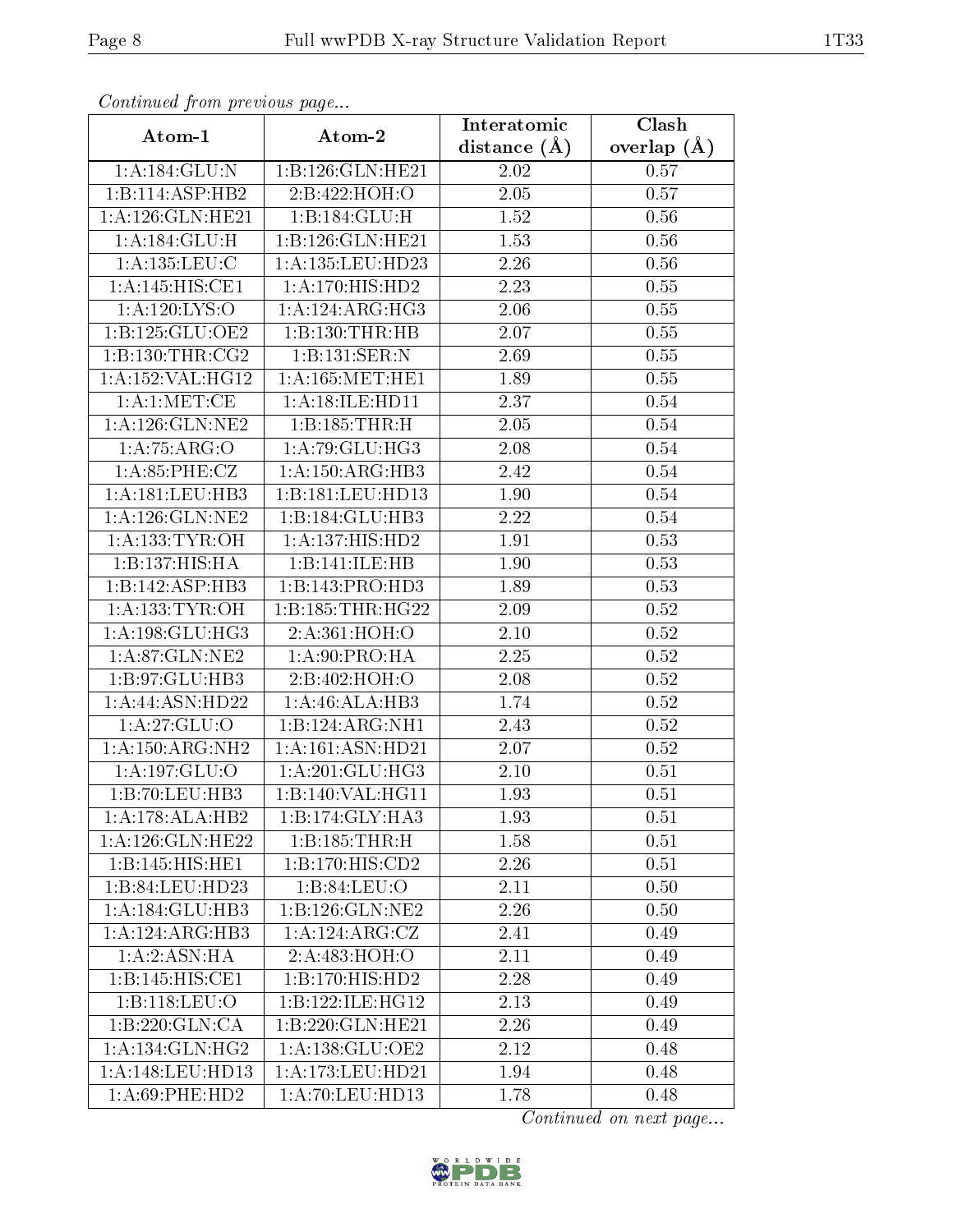| Continuata from previous page |                                | Interatomic    | Clash         |
|-------------------------------|--------------------------------|----------------|---------------|
| Atom-1                        | Atom-2                         | distance $(A)$ | overlap $(A)$ |
| 1:B:130:THR:HG22              | 1:B:131:SER:N                  | 2.28           | 0.48          |
| 1: A:189: ARG:HE              | 1:B:145:HIS:HD2                | 1.56           | 0.48          |
| 1:B:104:LYS:HB2               | 1:B:204:TYR:CE1                | 2.49           | 0.48          |
| 1:B:12:GLN:HG2                | 1:B:16:GLN:NE2                 | 2.28           | 0.48          |
| 1:B:210:HIS:O                 | 1:B:214:ILE:HG13               | 2.14           | 0.48          |
| 1:A:1:MET:HB2                 | 1: A:64: GLN: HG2              | 1.96           | 0.47          |
| 1: A:1: MET:HE3               | 1:A:1:MET:HA                   | 1.95           | 0.47          |
| 1:A:35:ARG:HH11               | 1: A: 35: ARG: HG2             | 1.80           | 0.47          |
| 1:A:174:GLY:HA3               | 1:B:178:ALA:HB2                | 1.97           | 0.47          |
| 1: A: 150: ARG: HD2           | 1:A:160:ALA:HB1                | 1.97           | 0.47          |
| 1:A:140:VAL:CC                | 1:A:143:PRO:HD2                | 2.35           | 0.46          |
| 1:B:118:LEU:HD23              | 1:B:118:LEU:C                  | 2.35           | 0.46          |
| 1:B:66:ILE:HG21               | 1:B:122:ILE:HD11               | 1.97           | 0.46          |
| 1:B:125:GLU:HB3               | 1:B:133:TYR:HB2                | 1.98           | 0.46          |
| 1:A:170:HIS:HE1               | 1:B:178:ALA:O                  | 1.99           | 0.46          |
| 1:A:12:GLN:O                  | 1: A:16: GLN: HG3              | 2.15           | 0.45          |
| 1:A:126:GLN:HE22              | 1: B: 185: THR:N               | 2.15           | 0.45          |
| 1: A: 104: LYS: HE2           | 1: A:108:MET:HE1               | 1.99           | 0.45          |
| 1:A:126:GLN:HE22              | 1: B: 185: THR: HG22           | 1.82           | 0.45          |
| 1: A: 185: THR: HG22          | 1:B:126:GLN:HE22               | 1.81           | 0.45          |
| 1:A:1:MET:HE2                 | 1: A:18: ILE: HD11             | 1.99           | 0.45          |
| 1:A:75:ARG:CB                 | 1: A:75: ARG:HH11              | 2.22           | 0.45          |
| 1:A:73:LYS:HE2                | 1: A: 109: LEU: HD11           | 1.99           | 0.45          |
| 1: A:210: HIS: NE2            | 1: B: 168: HIS: CD2            | 2.74           | 0.45          |
| 1:B:125:GLU:OE1               | 1:B:130:THR:HB                 | 2.17           | 0.44          |
| 1:A:92:ARG:HG2                | $1: A:92: \overline{ARG:HH11}$ | 1.83           | 0.44          |
| 1:B:220:GLN:CA                | 1:B:220:GLN:NE2                | 2.81           | 0.43          |
| 1:B:137:HIS:HE1               | 2:B:413:HOH:O                  | 2.02           | 0.43          |
| 1: A: 150: ARG: NH1           | 2:A:323:HOH:O                  | 2.52           | 0.42          |
| 1: A:84: LEU:CD1              | 1:A:90:PRO:HB3                 | 2.48           | 0.42          |
| 1: A:104: LYS: HG2            | 1: A: 108: MET: HE2            | 2.01           | 0.42          |
| 1:A:125:GLU:HB3               | 1: A: 133: TYR: HB2            | 2.00           | 0.42          |
| 1:A:92:ARG:HG2                | 1: A:92: ARG:NH1               | 2.35           | 0.42          |
| 1:A:124:ARG:NH1               | 1:A:124:ARG:HB3                | 2.35           | 0.42          |
| 1:A:75:ARG:N                  | 1:A:76:PRO:CD                  | 2.83           | 0.42          |
| 1: A:118: LEU:O               | 1:A:122:ILE:HG12               | 2.20           | 0.41          |
| 1:A:1:MET:HE1                 | 1: A:18: ILE: HD11             | 2.02           | 0.41          |
| 1:A:76:PRO:O                  | 1: A:80: LYS: HG3              | 2.21           | 0.41          |
| 1:A:214:ILE:HD11              | 1:B:214:ILE:HD11               | 2.03           | 0.41          |
| $1:$ A:110:LEU:HD12           | 1: A: 180: ARG: CG             | 2.42           | 0.41          |
| 1:B:135:LEU:HD23              | 1:B:135:LEU:C                  | 2.41           | 0.41          |

Continued from previous page.

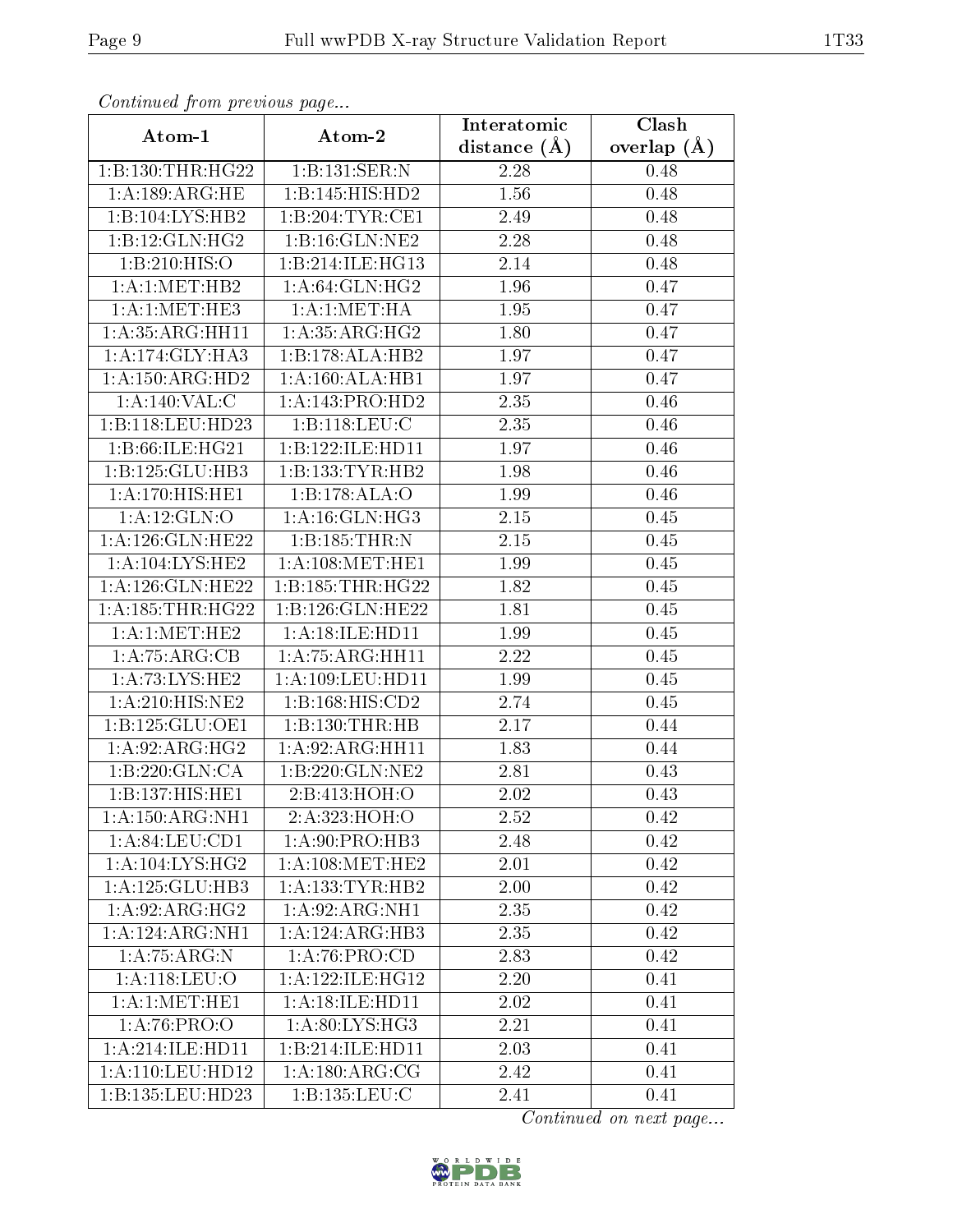| Atom-1          | Atom-2           | Interatomic<br>distance $(A)$ | Clash<br>(Å<br>overlap |
|-----------------|------------------|-------------------------------|------------------------|
| 1: B: 10: GLY:O | 1:B:14:LYS:HG3   | 2.20                          | 0.41                   |
| 1:B:89:ALA:HA   | 1:B:90:PRO:HD3   | 1.84                          | 0.41                   |
| 1:A:175:GLU:OE1 | 1:B:171:ALA:HB1  | 2.22                          | 0.40                   |
| 1:B:220:GLN:HA  | 1:B:220:GLN:NE2  | 2.36                          | 0.40                   |
| 1:A:133:TYR:CE1 | 1:A:137:HIS:HB2  | 2.56                          | 0.40                   |
| 1:B:109:LEU:HA  | 1:B:109:LEU:HD12 | 1.90                          | 0.40                   |

Continued from previous page...

All (1) symmetry-related close contacts are listed below. The label for Atom-2 includes the symmetry operator and encoded unit-cell translations to be applied.

| Atom-1          | Atom-2                    |      | $\gamma$ lash<br>overlap (A |
|-----------------|---------------------------|------|-----------------------------|
| 1:B:201:GLU:OE2 | 1:B:201:GLU:OE2[4]<br>566 | 1.98 | ററ                          |

### 5.3 Torsion angles (i)

#### 5.3.1 Protein backbone (i)

In the following table, the Percentiles column shows the percent Ramachandran outliers of the chain as a percentile score with respect to all X-ray entries followed by that with respect to entries of similar resolution.

The Analysed column shows the number of residues for which the backbone conformation was analysed, and the total number of residues.

| Mol | Chain | Analysed                      | Favoured   Allowed   Outliers |          | $\mathop{\rm Percentiles}$ |                    |
|-----|-------|-------------------------------|-------------------------------|----------|----------------------------|--------------------|
|     |       | $218/224$ (97\%)   215 (99\%) |                               | $3(1\%)$ | $\vert$ 100 $\vert$        | $\parallel$ 100    |
|     |       | $212/224$ (95\%)   207 (98\%) |                               | $5(2\%)$ | $\vert$ 100 $\vert$        | $\vert$ 100        |
| All | Аll   | $430/448$ (96\%)              | $ 422(98\%)$                  | $8(2\%)$ | $^1100_1$                  | $\blacksquare$ 100 |

There are no Ramachandran outliers to report.

#### 5.3.2 Protein sidechains  $(i)$

In the following table, the Percentiles column shows the percent sidechain outliers of the chain as a percentile score with respect to all X-ray entries followed by that with respect to entries of similar resolution.

The Analysed column shows the number of residues for which the sidechain conformation was analysed, and the total number of residues.

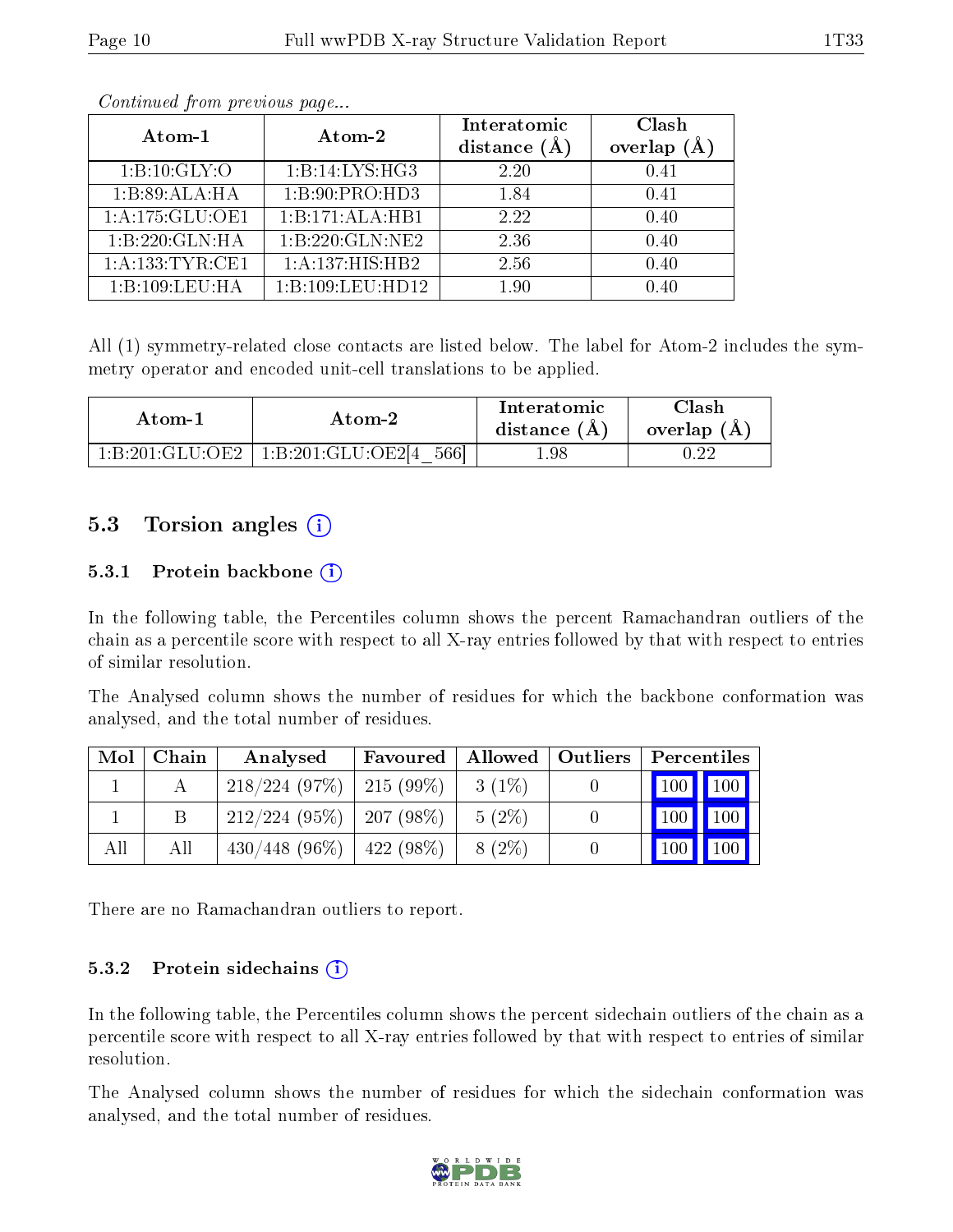| Mol | Chain | Analysed        | Rotameric   Outliers |           | Percentiles      |
|-----|-------|-----------------|----------------------|-----------|------------------|
|     |       | $183/187(98\%)$ | 174 (95%)            | $9(5\%)$  | 25<br>$\vert$ 31 |
|     |       | $177/187(95\%)$ | 171 (97\%)           | 6 $(3\%)$ | $^137$<br>47     |
| All | All   | $360/374(96\%)$ | 345 $(96\%)$         | 15(4%)    | 38<br>30         |

All (15) residues with a non-rotameric sidechain are listed below:

| Mol            | Chain              | Res            | <b>Type</b> |
|----------------|--------------------|----------------|-------------|
| $\mathbf 1$    | А                  | $\overline{2}$ | <b>ASN</b>  |
| $\mathbf{1}$   | $\boldsymbol{A}$   | 31             | <b>HIS</b>  |
| $\overline{1}$ | $\overline{\rm A}$ | 70             | <b>LEU</b>  |
| $\mathbf{1}$   | $\bf{A}$           | 82             | GLU         |
| $\mathbf 1$    | $\overline{A}$     | 97             | GLU         |
| $\overline{1}$ | $\overline{\rm A}$ | 141            | ILE         |
| $\mathbf{1}$   | $\bf{A}$           | 185            | THR         |
| $\mathbf{1}$   | $\overline{\rm A}$ | 197            | GLU         |
| $\mathbf{1}$   | $\overline{A}$     | 220            | <b>GLN</b>  |
| $\mathbf{1}$   | B                  | 31             | <b>HIS</b>  |
| $\mathbf{1}$   | В                  | 70             | LEU         |
| 1              | В                  | 87             | <b>GLN</b>  |
| $\mathbf 1$    | В                  | 185            | THR         |
| $\mathbf{1}$   | В                  | 197            | GLU         |
| 1              |                    | 220            | GLN         |

Some sidechains can be flipped to improve hydrogen bonding and reduce clashes. All (18) such sidechains are listed below:

| Mol            | Chain              | $\operatorname{Res}% \left( \mathcal{N}\right) \equiv\operatorname{Res}(\mathcal{N}_{0})\cap\mathcal{N}_{1}$ | Type       |
|----------------|--------------------|--------------------------------------------------------------------------------------------------------------|------------|
| 1              | A                  | 44                                                                                                           | <b>ASN</b> |
| $\mathbf{1}$   | $\boldsymbol{A}$   | 87                                                                                                           | GLN        |
| $\mathbf 1$    | $\bf{A}$           | 105                                                                                                          | <b>ASN</b> |
| 1              | $\overline{A}$     | 126                                                                                                          | GLN        |
| $\mathbf 1$    | $\boldsymbol{A}$   | 137                                                                                                          | HIS        |
| $\mathbf 1$    | $\boldsymbol{A}$   | 139                                                                                                          | <b>GLN</b> |
| $\overline{1}$ | $\overline{\rm A}$ | 145                                                                                                          | HIS        |
| $\mathbf{1}$   | $\boldsymbol{A}$   | 161                                                                                                          | <b>ASN</b> |
| $\mathbf{1}$   | $\boldsymbol{A}$   | 170                                                                                                          | <b>HIS</b> |
| $\mathbf 1$    | B                  | 43                                                                                                           | GLN        |
| $\mathbf 1$    | B                  | 87                                                                                                           | <b>GLN</b> |
| $\mathbf{1}$   | Β                  | 126                                                                                                          | GLN        |
| $\overline{1}$ | B                  | 134                                                                                                          | <b>GLN</b> |
| 1              | Β                  | 137                                                                                                          | ΗIS        |
| 1              | В                  | 145                                                                                                          | HIS        |

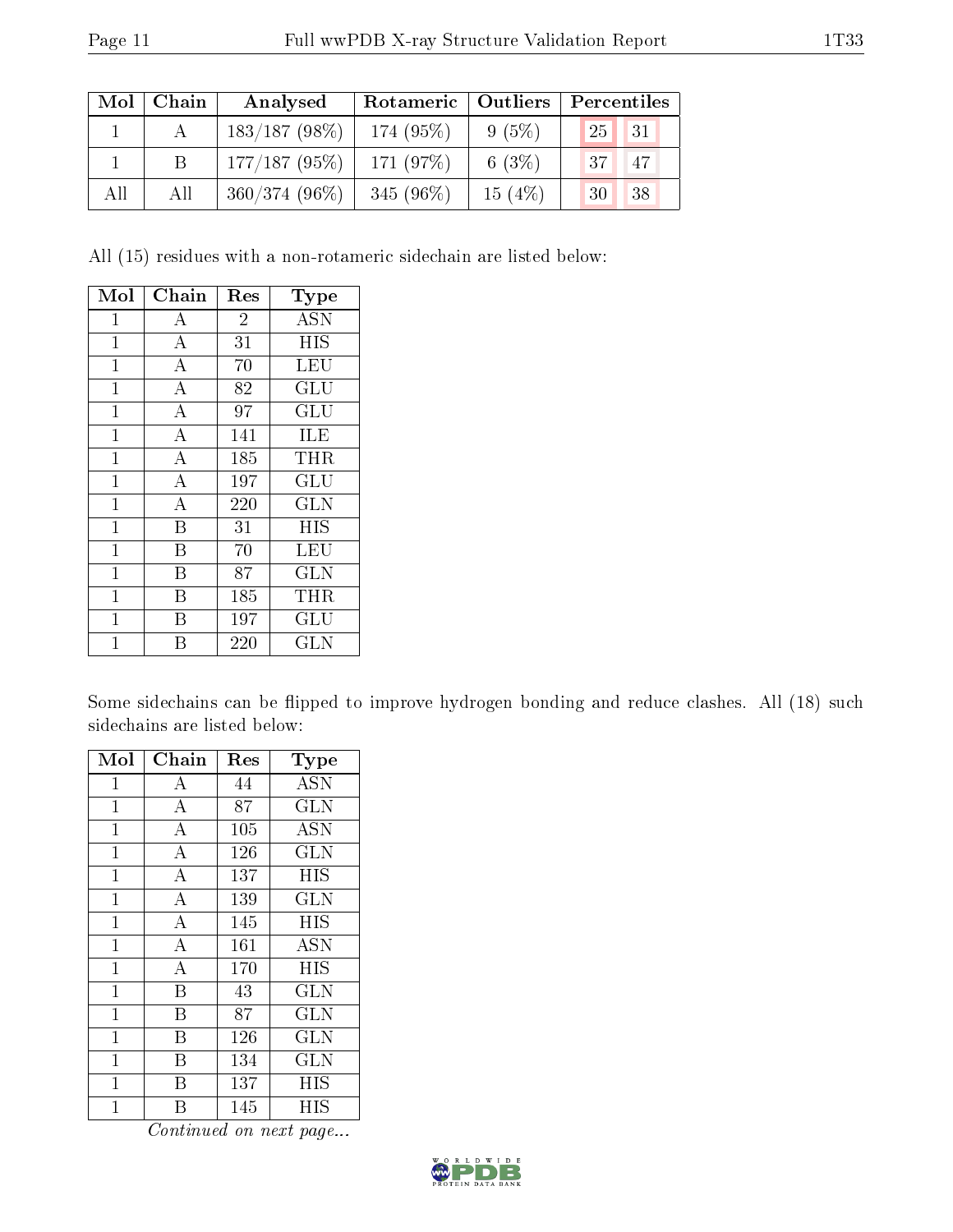Continued from previous page...

| Mol | Chain | Res | 1'ype |
|-----|-------|-----|-------|
|     |       | 168 | HIS   |
|     |       | 170 | HIS   |
|     |       | 220 | EL N  |

#### 5.3.3 RNA [O](https://www.wwpdb.org/validation/2017/XrayValidationReportHelp#rna)i

There are no RNA molecules in this entry.

### 5.4 Non-standard residues in protein, DNA, RNA chains (i)

There are no non-standard protein/DNA/RNA residues in this entry.

### 5.5 Carbohydrates (i)

There are no carbohydrates in this entry.

### 5.6 Ligand geometry (i)

There are no ligands in this entry.

### 5.7 [O](https://www.wwpdb.org/validation/2017/XrayValidationReportHelp#nonstandard_residues_and_ligands)ther polymers (i)

There are no such residues in this entry.

### 5.8 Polymer linkage issues (i)

There are no chain breaks in this entry.

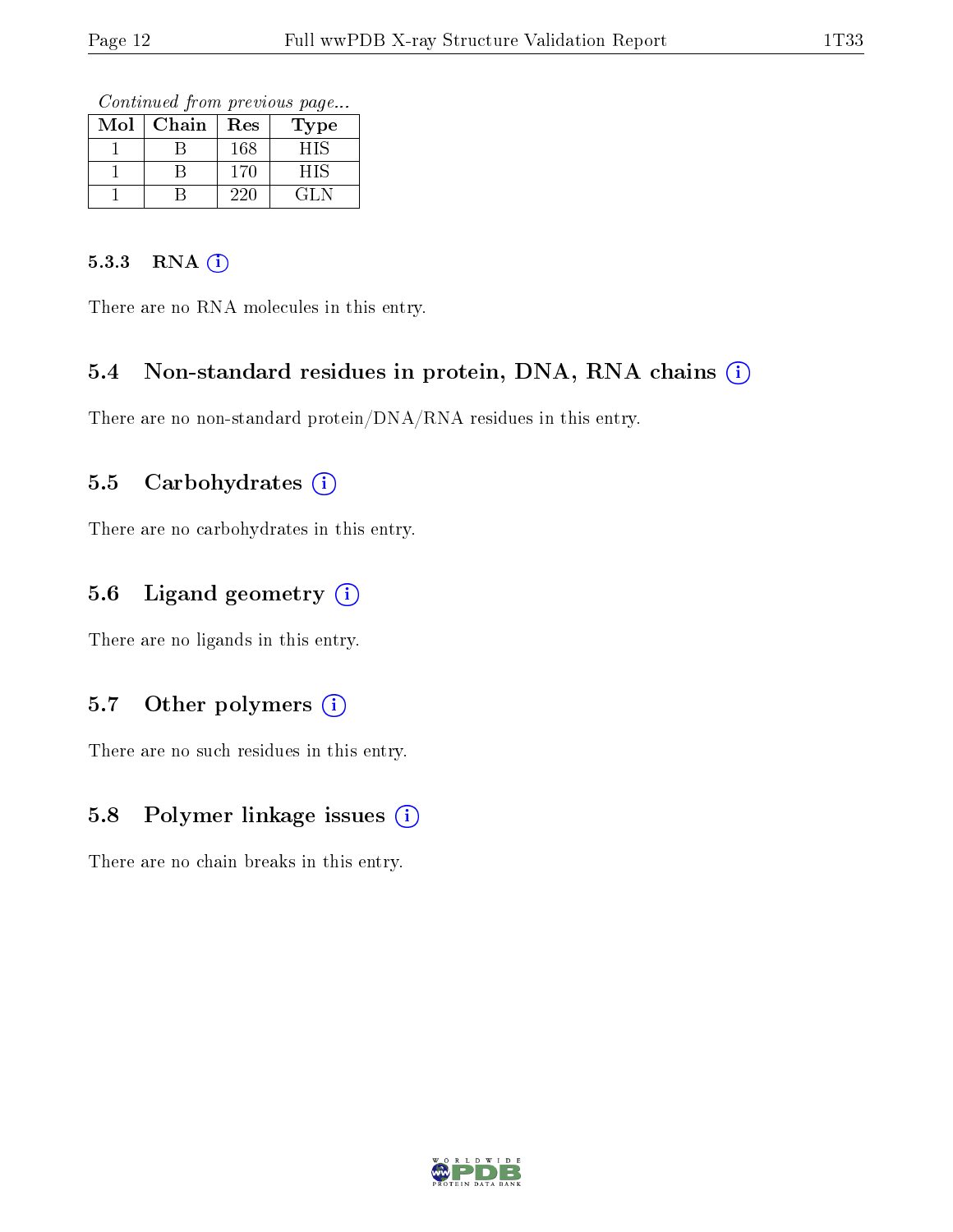# 6 Fit of model and data  $(i)$

## 6.1 Protein, DNA and RNA chains  $(i)$

In the following table, the column labelled  $#RSRZ> 2'$  contains the number (and percentage) of RSRZ outliers, followed by percent RSRZ outliers for the chain as percentile scores relative to all X-ray entries and entries of similar resolution. The OWAB column contains the minimum, median,  $95<sup>th</sup>$  percentile and maximum values of the occupancy-weighted average B-factor per residue. The column labelled ' $Q< 0.9$ ' lists the number of (and percentage) of residues with an average occupancy less than 0.9.

| Mol | Chain | Analysed         | ${ <\hspace{-1.5pt}{\mathrm{RSRZ}} \hspace{-1.5pt}>}$ | $\#\text{RSRZ}{>}2$ |    | $OWAB(A^2)$    | $\rm Q\textcolor{black}{<}0.9$ |
|-----|-------|------------------|-------------------------------------------------------|---------------------|----|----------------|--------------------------------|
|     |       | $220/224(98\%)$  | $-0.21$                                               | 60<br>$5(2\%)$      | 58 | 17, 30, 55, 72 |                                |
|     |       | 214/224(95%)     | $-0.31$                                               | $4(1\%)$ 66         | 65 | 17, 30, 52, 71 |                                |
| All | All   | $434/448$ (96\%) | $-0.26$                                               | $9(2\%)$ 63         |    | 17, 30, 54, 72 |                                |

All (9) RSRZ outliers are listed below:

| Mol | Chain | $\operatorname{Res}% \left( \mathcal{N}\right) \equiv\operatorname{Res}(\mathcal{N}_{0})\cap\mathcal{N}_{1}$ | Type        | <b>RSRZ</b> |
|-----|-------|--------------------------------------------------------------------------------------------------------------|-------------|-------------|
| 1   | А     | 220                                                                                                          | <b>GLN</b>  | 4.5         |
| 1   |       | 88                                                                                                           | <b>PRO</b>  | 4.4         |
| 1   | А     | 89                                                                                                           | ALA         | 3.5         |
| 1   | В     | 7                                                                                                            | THR         | 3.2         |
| 1   | В     | 220                                                                                                          | <b>GLN</b>  | 3.0         |
| 1   | В     | 90                                                                                                           | PRO         | 2.9         |
| 1   | В     | 164                                                                                                          | ${\rm ARG}$ | 2.7         |
| 1   |       | 150                                                                                                          | $\rm{ARG}$  | 2.2         |
|     |       | 90                                                                                                           | PRC         | 2.1         |

## 6.2 Non-standard residues in protein, DNA, RNA chains  $(i)$

There are no non-standard protein/DNA/RNA residues in this entry.

### 6.3 Carbohydrates (i)

There are no carbohydrates in this entry.

# 6.4 Ligands  $(i)$

There are no ligands in this entry.